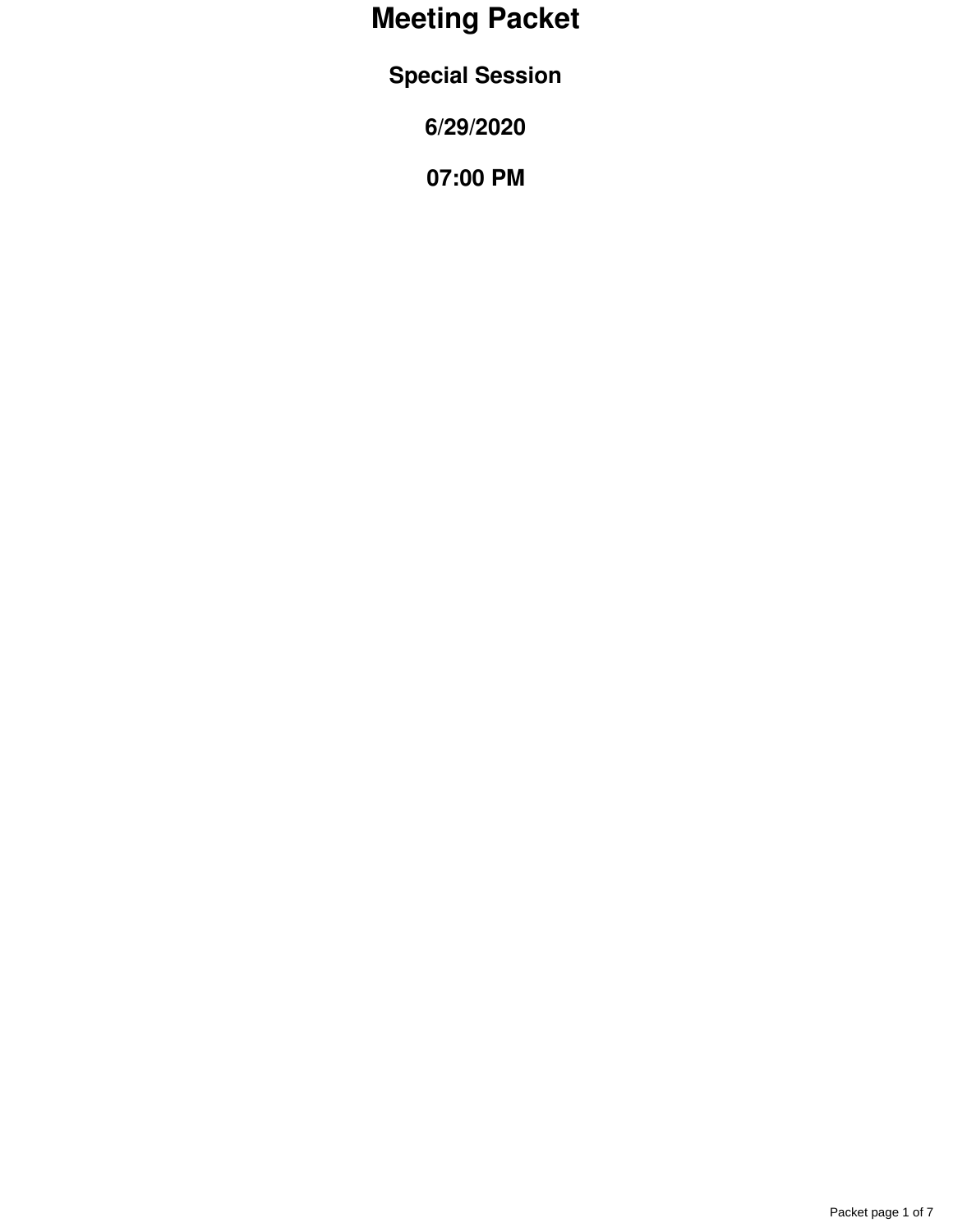## PHILOMATH SCHOOL DISTRICT 17J

## Special Session

PHILOMATH SCHOOL DISTRICT 17J District Office 1620 Applegate Street, Philomath

6/29/2020 07:00 PM

## A. REGULAR SESSION  $\sim$  7:00 p.m.

- 1. Call to Order: Jim Kildea, Chair
- B. REPORTS & CORRESPONDENCE  $\sim$ 
	- 1. Public Comments on Criteria and Qualifications for Superintendent

## C. STRATEGY AND DISCUSSION ~

1. Interim Superintendent Discussion

[Superintendent](https://app.eduportal.com/documents/view/759285) Vacancy Posting (p. 3)

Interim [Superintendent](https://app.eduportal.com/documents/view/759284) Search Calendar (p. 6)

## D. MEETING CLOSURE ~

1. Board Requests & Adjournment

## E. EXECUTIVE SESSION  $\sim 8:00$  p.m.

ORS 192.660 (2) (a) to discuss initial employment of an individual ORS 192.660 (2) (d) to discuss labor negotiations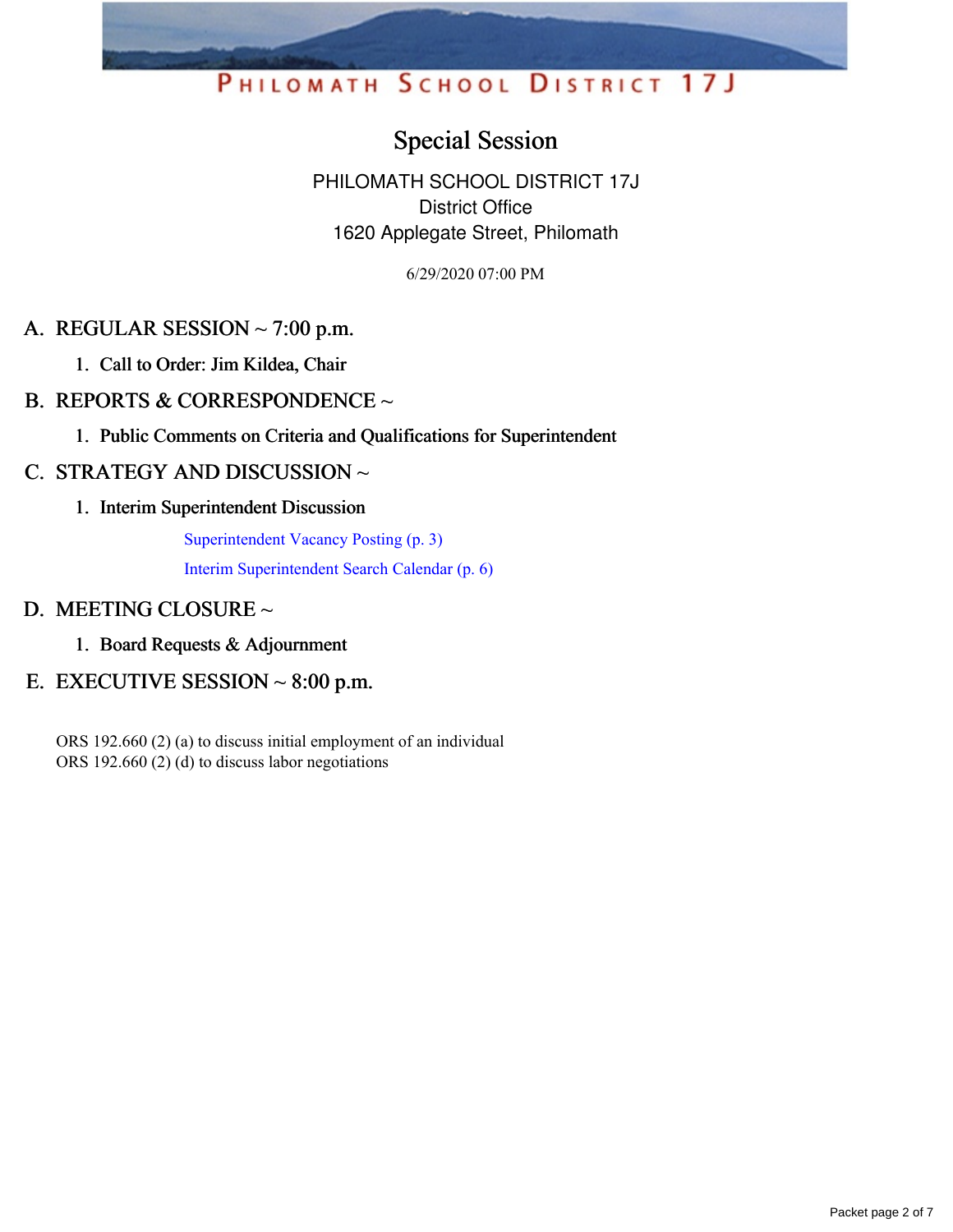**Philomath School District (OR)**  Invites applications for the position of **INTERIM SUPERINTENDENT 2020** 

Location: Philomath, Oregon Enrollment: 1,600 students (K-12) Closing Date: July 17, 2020 Start Date: Aug. 1, 2020 (approx.)

The Philomath School District Board of Directors is seeking a highly qualified candidate with visionary leadership skills and successful experience in education administration to serve as **Interim Superintendent**. The successful candidate must have experience as an administrator, excellent communication skills, unquestionable integrity and be willing to be involved in the community. The successful candidate must hold or qualify for an Oregon superintendent's license. The School Board will offer a competitive salary based on similar-sized districts depending on the candidate's skills and experience.

The Philomath School District is comprised of about 1,600 students in one primary, two elementary, one middle school and one high school. The district also oversees a K-12 charter school. The district employs a staff of 94 licensed employees, 66 classified employees, 12 confidential employees and ten administrators. Philomath has a general fund budget of \$20.2 million and a total budget of \$30.3 million.

Known as the City of Volunteers, the Philomath School District enjoys the strong support of a family-oriented community. Philomath is located in the southern Willamette Valley just five miles from Corvallis and Oregon State University and fifty miles from Eugene, Oregon's second largest city and home to the University of Oregon. Benton County Historical Museum, completed in 1867, is a commanding structure that still serves as the centerpiece of the community. Recreational opportunities such as hunting, fishing, hiking and the scenic Oregon coast are all within a short drive.

#### **Minimum Qualifications**

The superintendent shall serve as the executive officer of the district and is responsible to the Board for the overall and day-to-day operations of the schools and is granted the authority commensurate to this responsibility. The superintendent shall provide for the administration of the district in accordance with Board policies, rules of the Oregon Department of Education and requirements of state and federal law.

The Board requires the superintendent be a strong educational leader who has the following professional experience and training:

- A current Oregon administrative license with an authorization for all levels, a superintendent's endorsement or a transitional superintendent license;
- A master's or doctorate degree in the field of education, preferably in educational administration;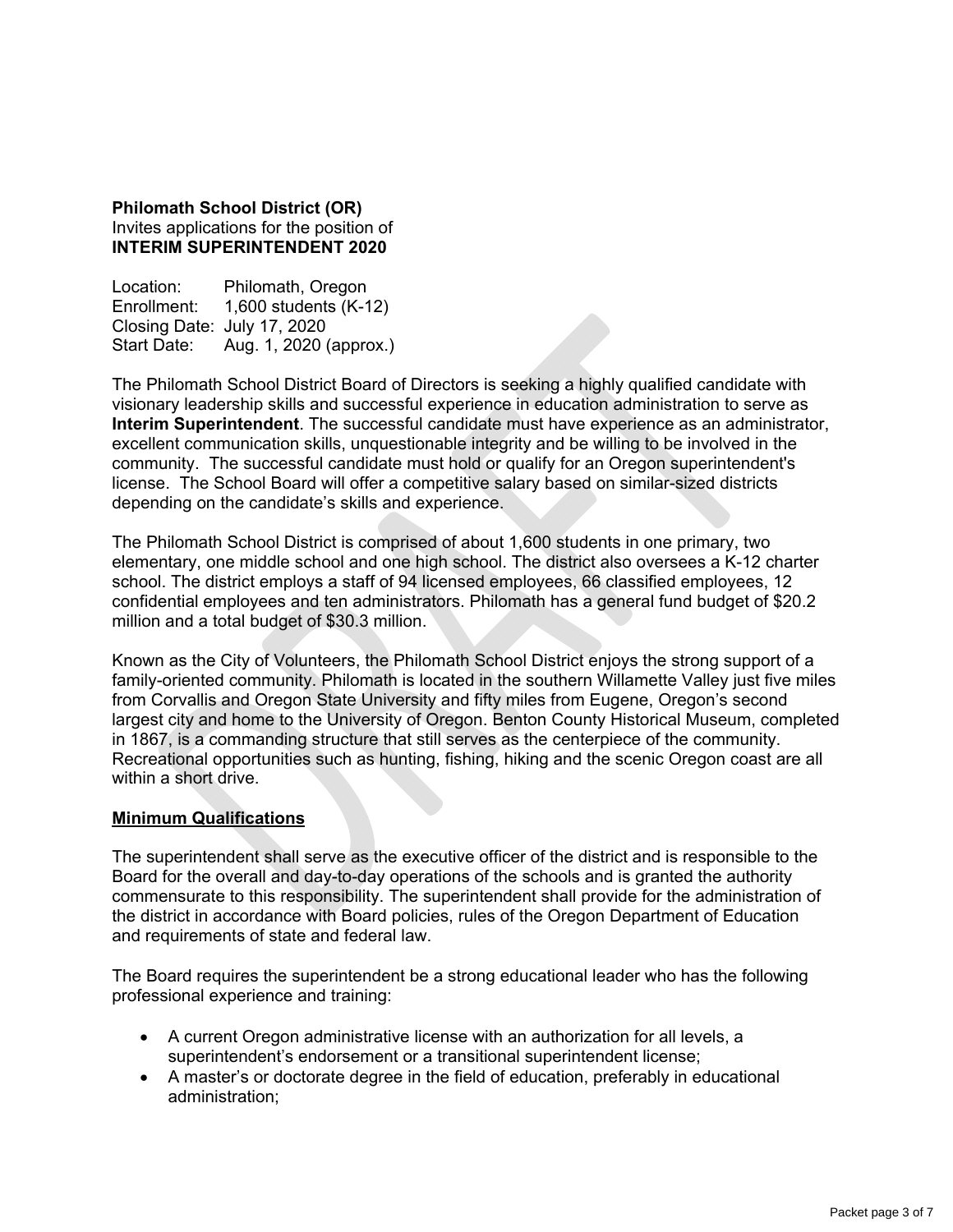- Successful teaching experience at the elementary or secondary school level;
- Service as a superintendent or administrative experience in the central administration of a school system.

In lieu of the experience and training requirements above, the Board may consider as a candidate for its superintendent's position an individual who meets transitional administrator or exceptional administrator licensure requirements. The Board may, jointly with the individual, submit an application for such license for Teacher Standards and Practices Commission approval pursuant to Oregon Administrative Rule (OAR) 584-080-0151 and 584-080-0161.

#### **Leadership and Administrative Characteristics**

The successful candidate must demonstrate the following qualities and characteristics:

- Builds collaborative working relationships with staff, parents and community
- Is highly visible and involved in the schools and community
- Demonstrates solid hiring practices and creates a work environment that encourages staff retention
- Has a background in the classroom and other administrative experiences
- Demonstrates solid budgeting skills and understands Oregon school finance
- Understands and establishes clear roles and responsibilities for all levels from school board down through the organizational chart
- Possesses excellent communication skills both oral and written
- Is committed to serving all students from all backgrounds
- Builds partnerships with families and community
- Willing to make difficult decisions when needed and follows through to implementation

#### **Application Materials**

- Completed Application form
- Current resume
- Cover letter of interest
- 3-5 current letters of reference
- Copy of administrator license or proof of eligibility to obtain one
- A statement about how you meet the qualities and qualifications set by the Board

#### **How to Submit an Application**

Application packets are submitted to Oregon School Boards Association – Executive Search (www.osba.org/execjobs) via the Revelus application portal (see the link below). All applicants will submit a candidate profile (completed when you create your Revelus account) and a completed application, as well as upload the other application material documents to the application portal. **The application packet must be submitted by 5pm on the closing day**.

**OSBA Revelus application portal**: **https://oregonschoolboards.myrevelus.com/**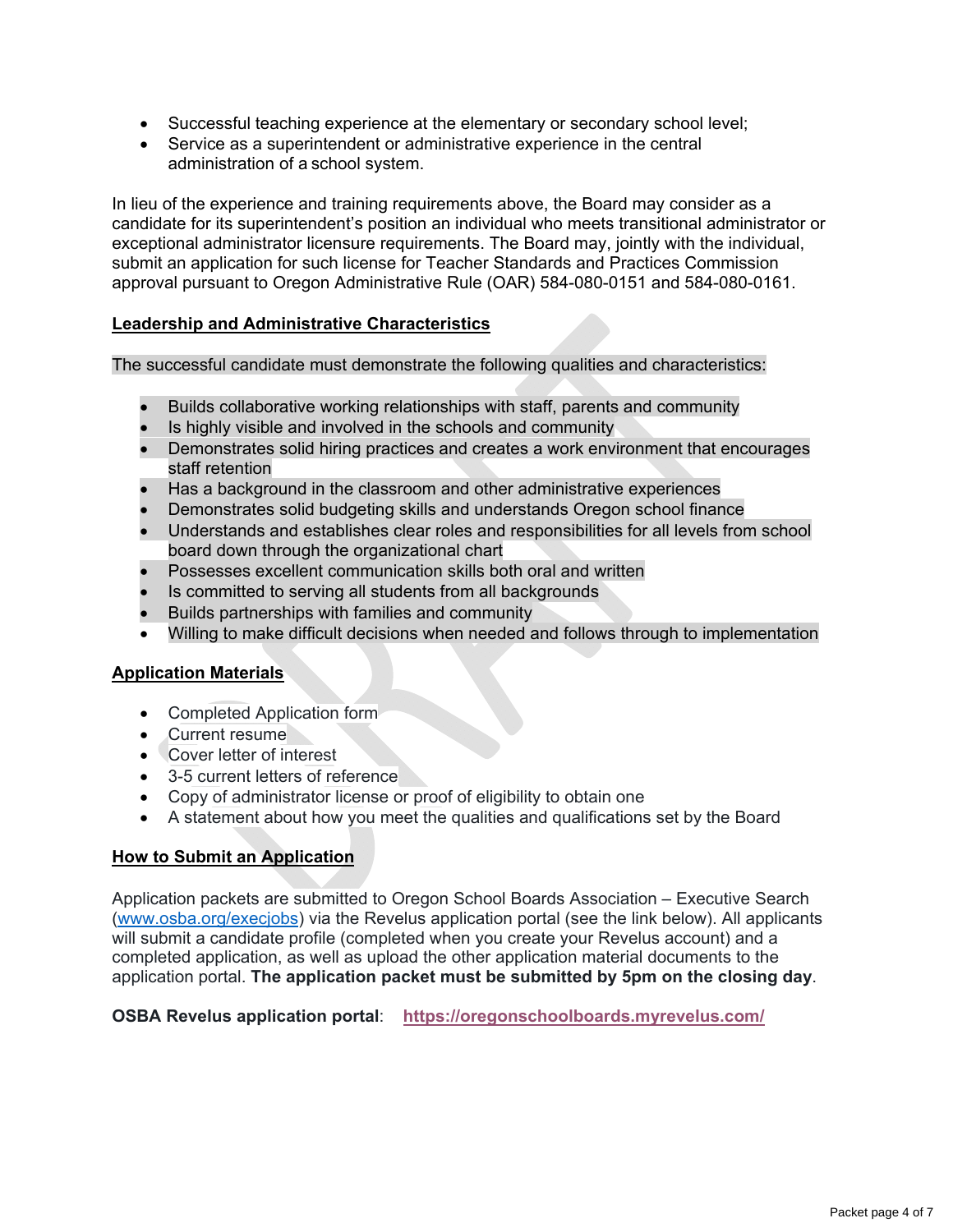### **More Information**

Regarding the position, contact: **Greg McKenzie**, NextUp Leadership; gregmckenzie@att.net; 503.752.2438

Regarding the application process, contact: **Sarah Herb**, Executive Search and Events Specialist (OSBA); sherb@osba.org ; 503.400.3047 (direct) ; 800.578.6722 (office); 503.588.2813 (Fax)

The Philomath School District is an equal opportunity employer.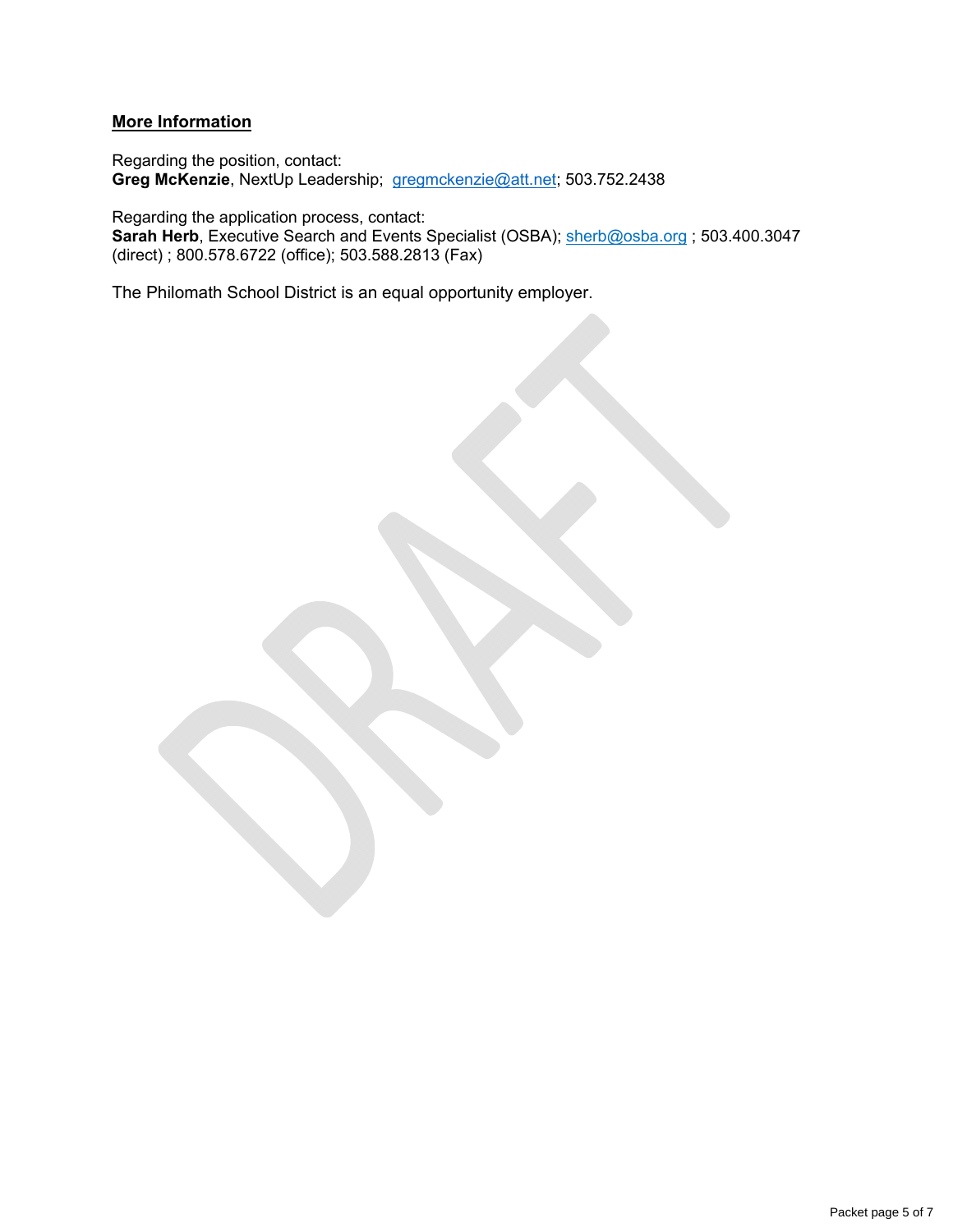### **Philomath School District Interim Superintendent Search 2020 \*DRAFT Tentative Work Calendar\***

| <b>Date</b>   | <b>Activity</b>                                                                                                                                                                                                                    | <b>Responsible Party</b> |
|---------------|------------------------------------------------------------------------------------------------------------------------------------------------------------------------------------------------------------------------------------|--------------------------|
| Jun 26, 2020  | Planning meeting with Board representatives<br>Consultants (Greg & Sarah)<br>Board representatives (Jim & Shelley)<br>Board Secretary/Assistant (Lillian)<br>Superintendent (Buzz – optional)                                      | (Consultant)             |
| Jun 29        | Special Board Meeting (Public Session)<br>Discuss options for Interim Supt Search<br>Adopt interim search calendar<br>Public comment on criteria/qualifications<br>Adopt search criteria/qualifications<br>Discuss position salary | (Board)                  |
| Jul 6         | Post/Advertise Interim Superintendent Position                                                                                                                                                                                     | (Consultant)             |
| Jul 17        | Close Applications for Interim Superintendent                                                                                                                                                                                      | (Consultant)             |
| Jul 17-18     | Review Applications/Resumes (Executive Session) (Consultant/Board)<br>Application review training<br>Board reviews applications<br>Screening Team reviews applications                                                             |                          |
| <b>Jul 20</b> | <b>Regular Board Meeting (Executive Session)</b><br>Consultant reports app review results<br>Board selects interview candidates<br>Organize for 1 <sup>st</sup> Interviews<br>Organize preliminary reference checks                | (Board)                  |
| Jul 23-24     | 1 <sup>st</sup> Interviews for selected candidates<br>(Executive Session)                                                                                                                                                          | (Board)                  |
| <b>Jul 24</b> | 1 <sup>st</sup> Interview debrief (Executive Session)<br>Discuss results of 1st Interviews<br>Select "finalist" candidates for 2 <sup>nd</sup> Interview<br>Organize additional reference checks/investigations                    | (Board/Consultant)       |
| Jul 30-31     | $2nd$ Interviews for finalists (Executive Session)<br>Selected group interviews<br>Board 2 <sup>nd</sup> Interviews                                                                                                                | (Board)                  |